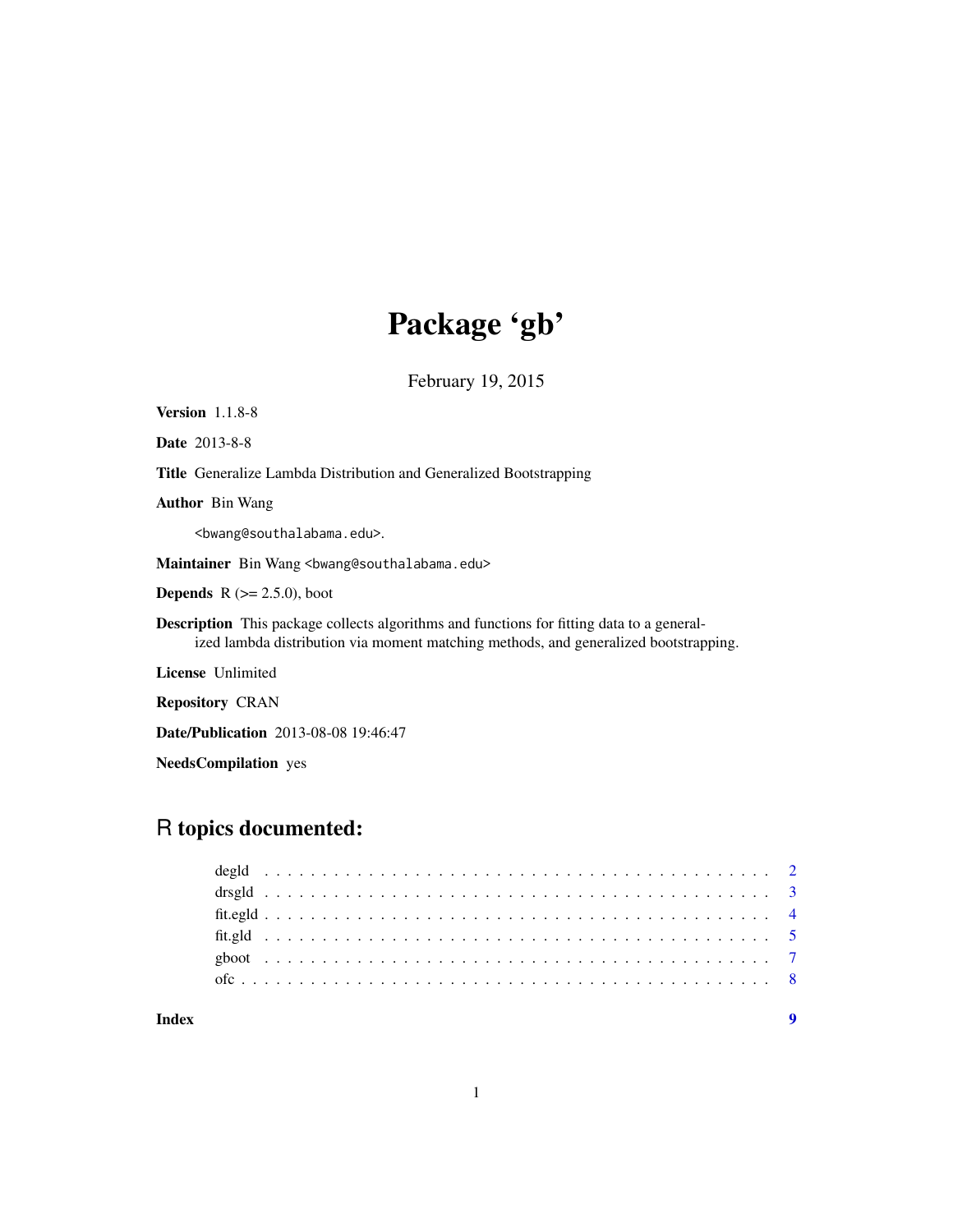<span id="page-1-2"></span><span id="page-1-0"></span>

## <span id="page-1-1"></span>Description

To compute the density, distribution, quantile, and to generate random sample for RS-GLD.

#### Usage

```
## Default S3 method:
degld(x,lambda)
pegld(x,lambda)
qegld(p,lambda)
regld(n,lambda)
```
#### Arguments

| $\mathsf{x}$ | a numeric value or a vector.                |
|--------------|---------------------------------------------|
| p            | a probability or a vector of probabilities. |
| n            | sample size.                                |
| lambda       | a vector of four parameters for RS-GLD.     |

#### Author(s)

B. Wang <bwang@jaguar1.usouthal.edu>

## References

Karian, Z.A., Dudewicz, E.J., McDonald, P., 1996. The Extended Generalized Lambda Distribution System for Fitting Distributions to Data: history,completion of theory, tables, applications, the "final word" on moment fits, *Comm. in Statist.- Simul. \& Comput.* 25(3), 611-642.

Karian, Z.A., Dudewicz, E.J., 2000. *Fitting Statistical Distributions: The Generalized Lambda Distribution and Generalized Bootstrap Methods*, Chapman and Hall/CRC.

#### See Also

[fit.egld](#page-3-1), [qrsgld](#page-2-1),[prsgld](#page-2-1), [rrsgld](#page-2-1),[drsgld](#page-2-2).

## Examples

```
lambdas = c(2, 4, 3, 4)shape=3;scale=4
x0 = \text{rbeta}(5, \text{shape}, \text{scale})x1 = x0*1ambdas[2]+1ambdas[1]
qegld(c(0,.1,.5,.7,1),lambdas)
qbeta(c(0,.1,.5,.7,1),shape,scale)*lambdas[2]+lambdas[1]
```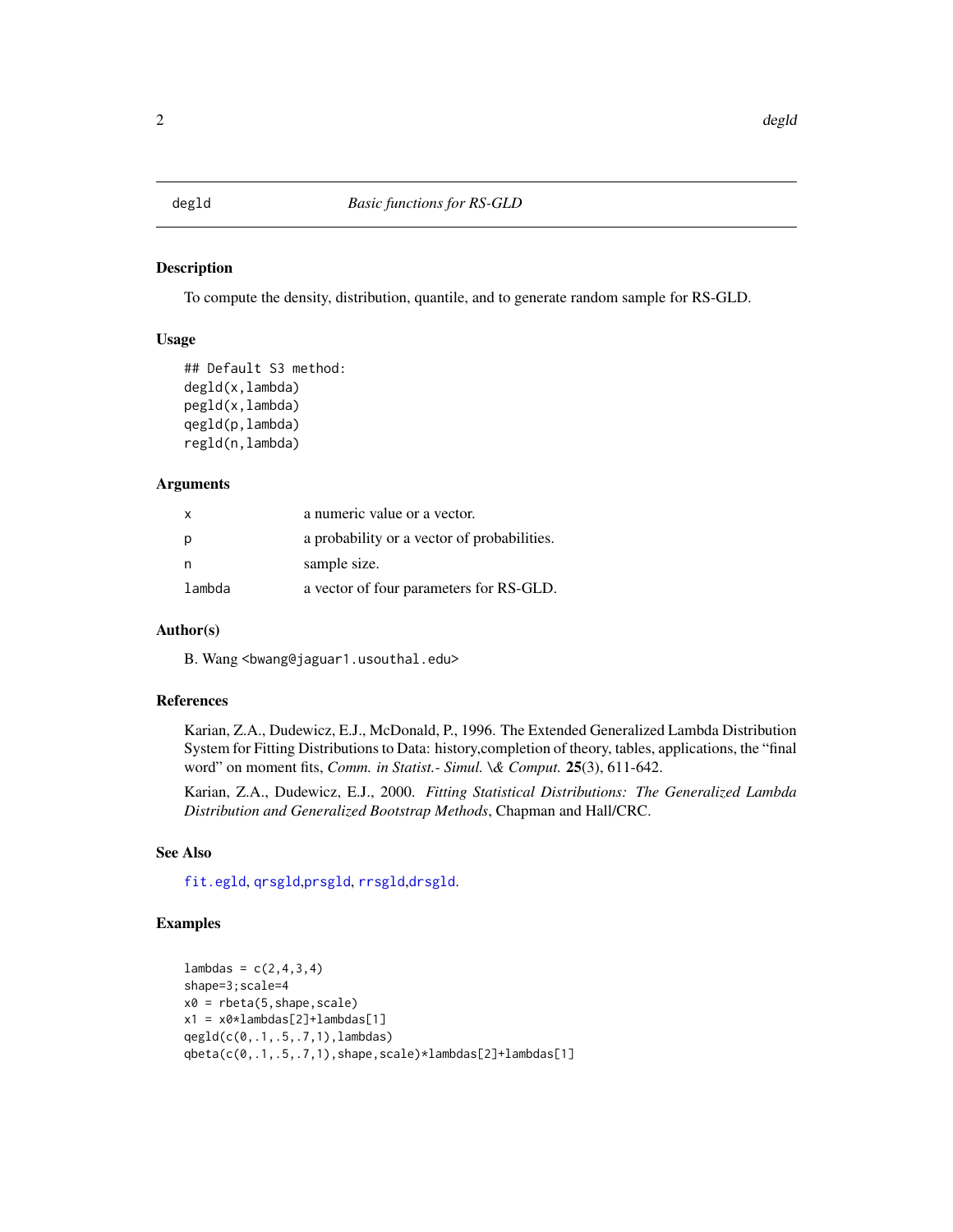#### <span id="page-2-0"></span>drsgld 33 and 33 and 33 and 33 and 33 and 33 and 33 and 33 and 33 and 33 and 33 and 33 and 33 and 33 and 33 and 33 and 33 and 33 and 33 and 33 and 33 and 33 and 33 and 33 and 33 and 33 and 33 and 33 and 33 and 33 and 33 an

```
pegld(x1,lambdas)
pbeta(x0,shape,scale)
degld(x1,lambdas)
dbeta(x0,shape,scale)/lambdas[2]
x0 = sort(rbeta(1000,shape,scale))
y = x0*lambdas[2]+lambdas[1]
plot(dbeta(x0,shape,scale)/lambdas[2]~y,type='l')
lines(degld(y,lambdas)~y,lty=2,col=2)
lines(density(y),col=4,lty=3)
```
<span id="page-2-2"></span>

drsgld *Basic functions for RS-GLD*

#### <span id="page-2-1"></span>Description

To compute the density, distribution, quantile, and to generate random sample for RS-GLD.

#### Usage

```
## Default S3 method:
drsgld(x,lambda)
prsgld(x,lambda)
qrsgld(p,lambda)
rrsgld(n,lambda)
```
#### Arguments

|        | a numeric value or a vector.                |
|--------|---------------------------------------------|
| p      | a probability or a vector of probabilities. |
| n      | sample size.                                |
| lambda | a vector of four parameters for RS-GLD.     |

#### Author(s)

B. Wang <bwang@jaguar1.usouthal.edu>

#### References

Karian, Z.A., Dudewicz, E.J., McDonald, P., 1996. The Extended Generalized Lambda Distribution System for Fitting Distributions to Data: history,completion of theory, tables, applications, the "final word" on moment fits, *Comm. in Statist.- Simul. \& Comput.* 25(3), 611-642.

Karian, Z.A., Dudewicz, E.J., 2000. *Fitting Statistical Distributions: The Generalized Lambda Distribution and Generalized Bootstrap Methods*, Chapman and Hall/CRC.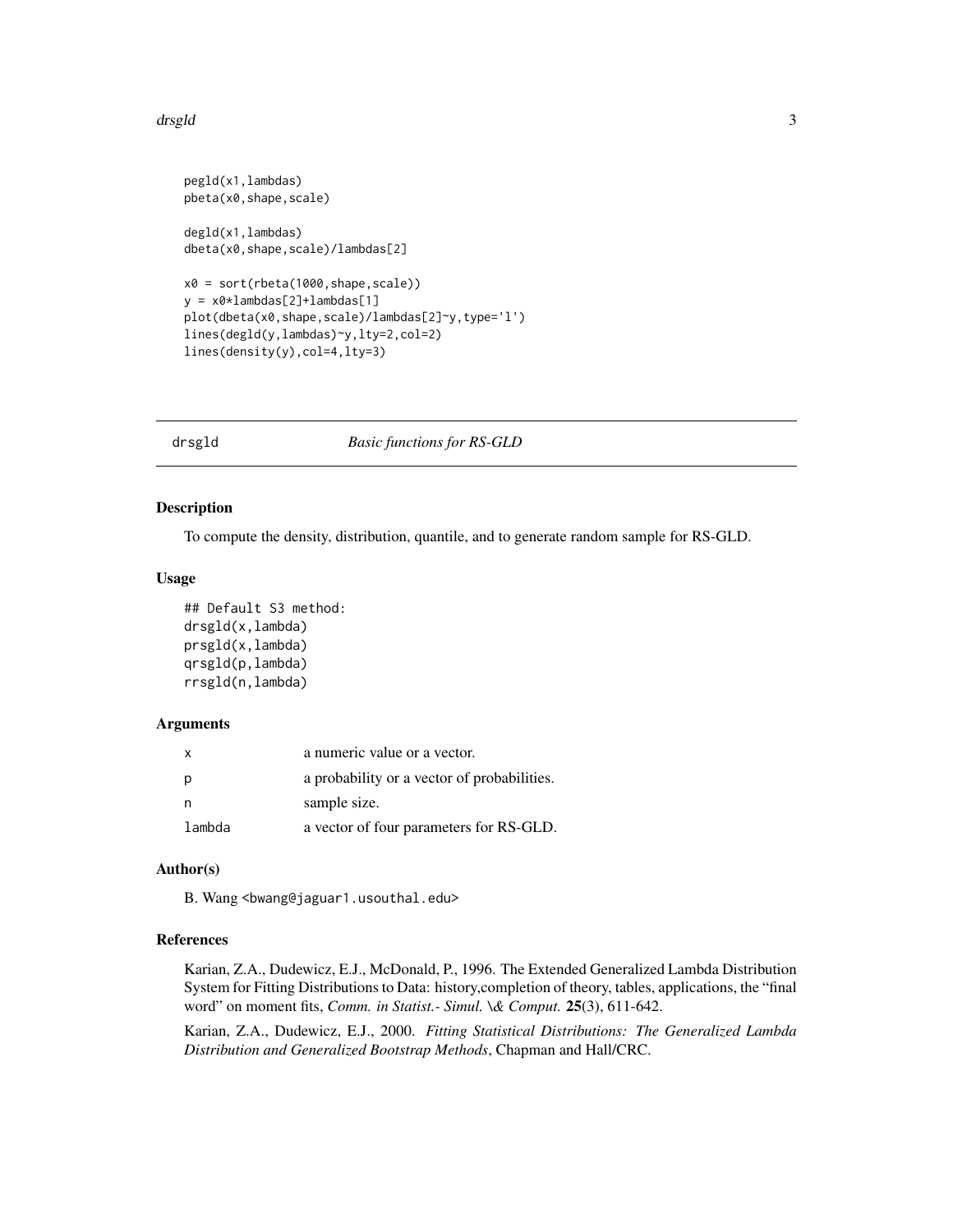## <span id="page-3-0"></span>See Also

[fit.gld](#page-4-1), [qegld](#page-1-1),[pegld](#page-1-1), [regld](#page-1-1),[degld](#page-1-2).

#### Examples

```
lambdas = c(0, 0.1975, 0.1349,0.1349)
qrsgld(c(0,.1,.5,.7,1),lambdas)
prsgld(c(-10,0,1,3,20),lambdas)
drsgld(c(-10,0,1,3,20),lambdas)
x = sort(rrsgld(100,lambda)plot(dnorm(x)~x,type='l')
lines(drsgld(x,lambdas)~x,lty=2,col=2)
lines(density(x),col=4,lty=3)
```
<span id="page-3-1"></span>fit.egld *Fit Extended Generalized Lambda Distribution (EGLD/GBD)*

#### Description

To fit a EGLD or generalize beta distribution with the maximum likelihood methods.

#### Usage

fit.egld(x,xmin=NULL,xmax=NULL)

#### Arguments

| X    | A sample. 'NA' values will be automatically removed.           |
|------|----------------------------------------------------------------|
| xmin | The lower limit of the underlying distribution. Default: NULL. |
| xmax | The upper limit of the underlying distribution. Default: NULL. |

#### Author(s)

B. Wang <bwang@jaguar1.usouthal.edu>

#### References

Karian, Z.A., Dudewicz, E.J., McDonald, P., 1996. The Extended Generalized Lambda Distribution System for Fitting Distributions to Data: history,completion of theory, tables, applications, the "final word" on moment fits, *Comm. in Statist.- Simul. \& Comput.* 25(3), 611-642.

Karian, Z.A., Dudewicz, E.J., 2000. *Fitting Statistical Distributions: The Generalized Lambda Distribution and Generalized Bootstrap Methods*, Chapman and Hall/CRC.

#### See Also

[fit.gld](#page-4-1), [qrsgld](#page-2-1),[prsgld](#page-2-1), [rrsgld](#page-2-1),[drsgld](#page-2-2).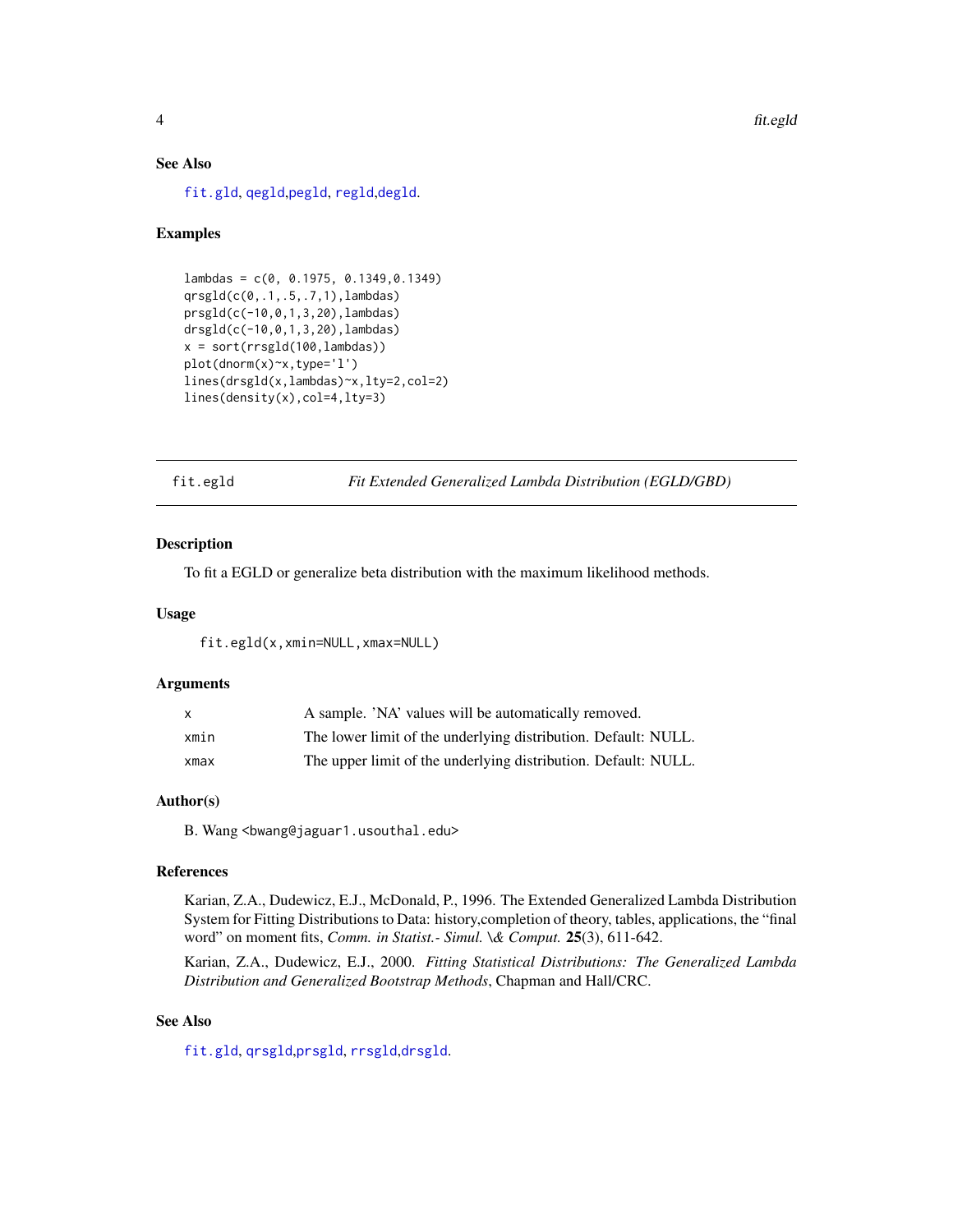#### <span id="page-4-0"></span>fit.gld 5

## Examples

```
b3=4;b4=4; b1=1;b2=5; # EGLD(b1,b2,b3,b4)
b1=0;b2=1; # equivalently beta(b3,b4)
b1=-3;b2=5;
xr = \text{rbeta}(100, b3, b4)x = xr * b2 + b1min(x); range(x)sum(dbeta(xr,b3,b4,1))
x0 = seq(min(x),max(x),length=100)
x1 = (x0-b1)/b2plot(dbeta(x1,b3,b4)/b2~x0,type='l',lwd=2,col=2)
lines(density(x),lty=2, col=2)
## no prior information on min and max
(out = fit.egld(x))lines(out0,col=1)
## xmin known
(out = fit.equals(x, xmin=-3))lines(out1,col=3,lwd=2)
## xmax known
(out2 = fit.equals(x, xmax=2))lines(out2, col=4)
## both known
(out3 = fit.equals(x, xmin=-3, xmax=2))lines(out3, col=5)
```
<span id="page-4-1"></span>fit.gld *Fitting a Ramberg-Schmeiser-Tukey (RST) lambda distribution*

#### Description

To fit a Ramberg-Schmeiser-Tukey (RST) lambda distribution with the three moment-matching methods.

#### Usage

```
fit.gld(x,method='LMoM')
```
## Arguments

|        | A sample of size at least 6. 'NA' values will be automatically removed.                                                                            |
|--------|----------------------------------------------------------------------------------------------------------------------------------------------------|
| method | Choose GLD fitting method. Default: 'LMoM'. Other options: 'MoM'- method<br>of moments; "MoP", method of percentiles; "LMoM", method of L-moments. |
|        | best' chooses the best fit from the above three methods, which takes a while.                                                                      |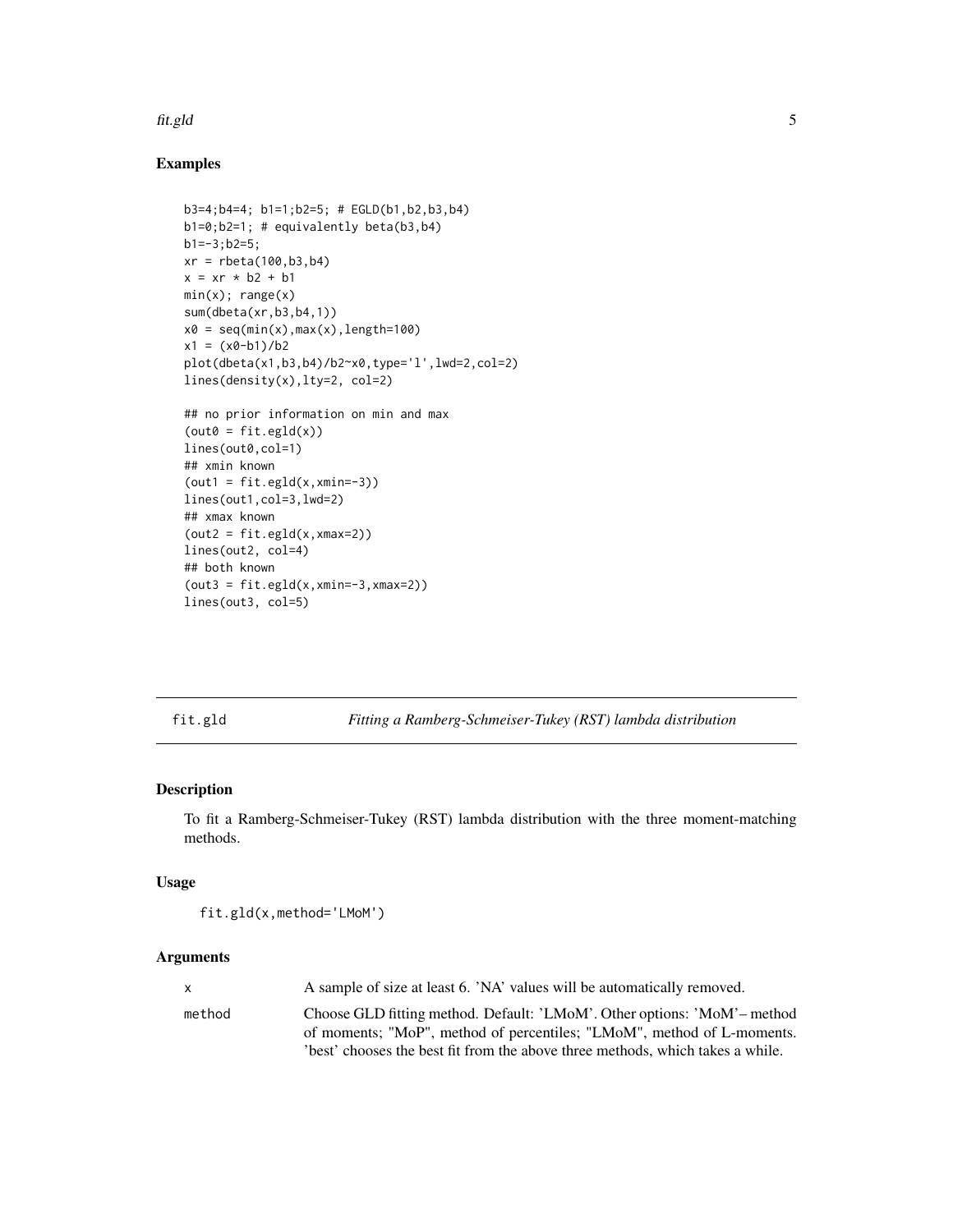#### <span id="page-5-0"></span>Author(s)

B. Wang <br/>bwang@jaguar1.usouthal.edu>

#### References

Karian, Z.A., Dudewicz, E.J., McDonald, P., 1996. The Extended Generalized Lambda Distribution System for Fitting Distributions to Data: history,completion of theory, tables, applications, the "final word" on moment fits, *Comm. in Statist.- Simul. \& Comput.* 25(3), 611-642.

Karian, Z.A., Dudewicz, E.J., 2000. *Fitting Statistical Distributions: The Generalized Lambda Distribution and Generalized Bootstrap Methods*, Chapman and Hall/CRC.

#### See Also

[fit.egld](#page-3-1), [qrsgld](#page-2-1),[prsgld](#page-2-1), [rrsgld](#page-2-1),[drsgld](#page-2-2).

#### Examples

```
mu = 34.5; sig=1.5
y = rnorm(1000, mu, sig)x = round(y) ### rounding errors
x0 = seq(min(y),max(y),length=100)f0 = \text{dnorm}(x0, mu, sig)plot(f0~x0,type='l')
lines(density(y),col=4)
## fit with method of moments
(out1 = fit.gld(x, method='MoM'))
lines(out1,col=2)
## Method of percentile
(out2 = fit.gld(x, method='mop'))lines(out2, col=3)
## Method of L-moments
(out3 = fit.gld(x, method='lmom'))lines(out3, col=5)
## Fitting EGLD
(out@ = fit.equals(x))lines(out0,col=6)
legend(max(x0), max(f0), xjust=1,yjust=1,
  legend=c("true","kde","MoM","MoP","LMoM","egld"),
  lty=c(1,1,1,1,1,1),
  col=c(1,4,2,3,5,6))
```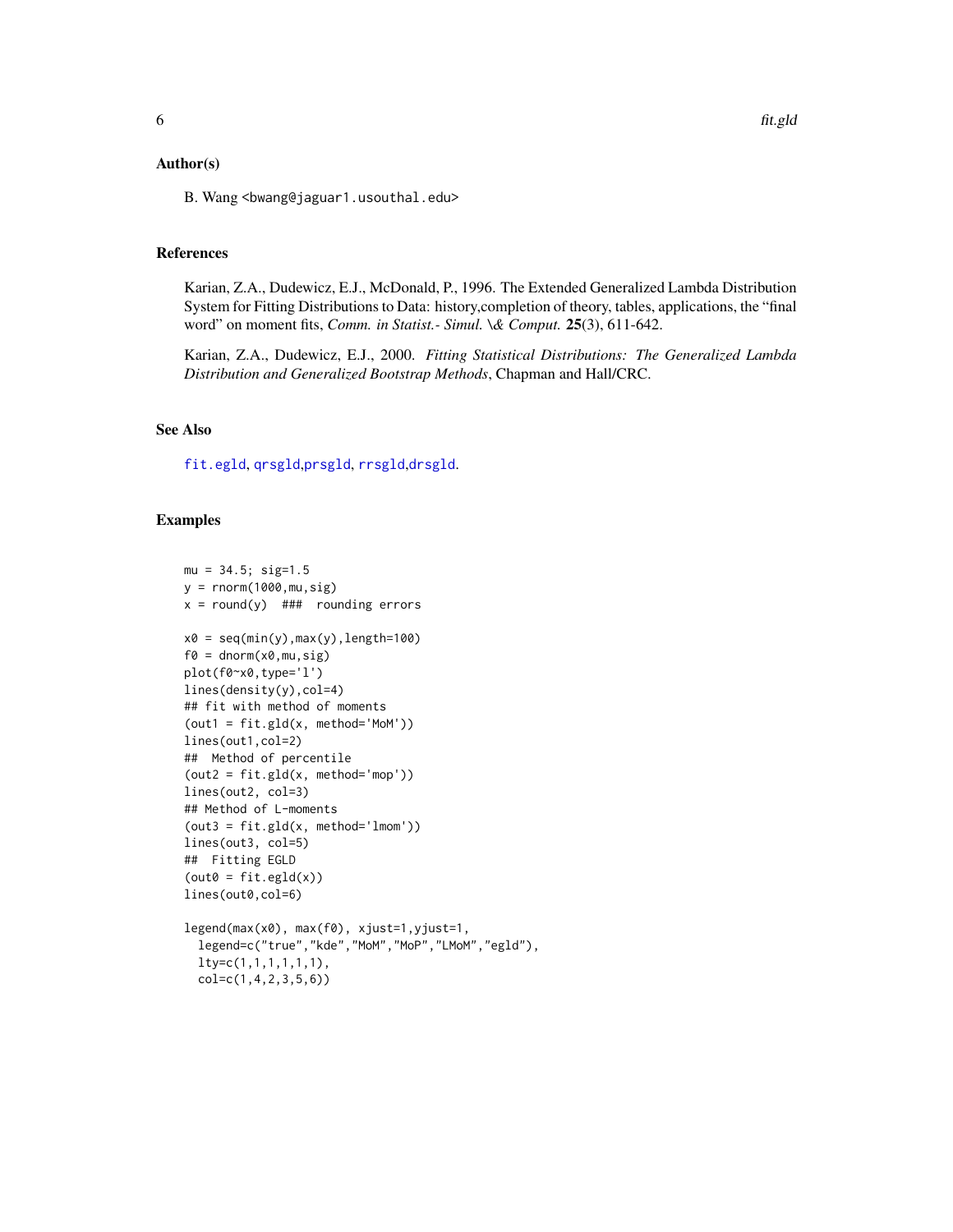<span id="page-6-0"></span>

## Description

Generalized bootstrapping

#### Usage

```
gboot(x,gldobj,statistic,...)
```
#### Arguments

| x.        | A random sample.                                                                             |
|-----------|----------------------------------------------------------------------------------------------|
| gldobj    | Either an object fitting a GLD or EGLD to data 'x'.                                          |
| statistic | User defined function to resample from 'x'. 'fun' could be parametric or non-<br>parametric. |
| $\ddots$  | Controls                                                                                     |

#### References

Wang, B., Mishra, S.N., Mulekar, M., Mishra, N.S., Huang, K., (2010). Generalized Bootstrap Confidence Intervals for High Quantiles, In: *Karian ZA, Dudewicz, EJ eds. The Handbook on Fitting Statistical Distributions with R*. CRC Press. 2010: 877-913.

Wang, B., Mishra, S.N., Mulekar, M., Mishra, N.S., Huang, K., (2010). Comparison of bootstrap and generalized bootstrap methods for estimating high quantiles, *Journal of Statistical Planning and Inferences*, 140. 2926-2935. DOI: 10.1016/j.jspi.2010.03.016.

Karian, Z.A., Dudewicz, E.J., McDonald, P., 1996. The Extended Generalized Lambda Distribution System for Fitting Distributions to Data: history,completion of theory, tables, applications, the "final word" on moment fits, *Comm. in Statist.- Simul. \& Comput.* 25(3), 611-642.

Karian, Z.A., Dudewicz, E.J., 2000. *Fitting Statistical Distributions: The Generalized Lambda Distribution and Generalized Bootstrap Methods*, Chapman and Hall/CRC.

Dudewicz, E.J., 1992. The Generalized Bootstrap, Bootstrapping and Related Techniques, In: K.H., G. Rothe, W. Sendler, eds., V. 376 of *Lecture Notes in Economics and Mathematical Systems*, Springer-Verlag, Berlin, 31-37.

#### Examples

```
data(ofc)
X = ofc$x0
Ta = function(x) mean(x < 31)
gld0 = fit.gld(X)(out = gboot(X,gld0,statistic=Ta,R=100))
g1d1 = fit.eg1d(X)(out = gboot(X,gld1,statistic=Ta,R=100))
```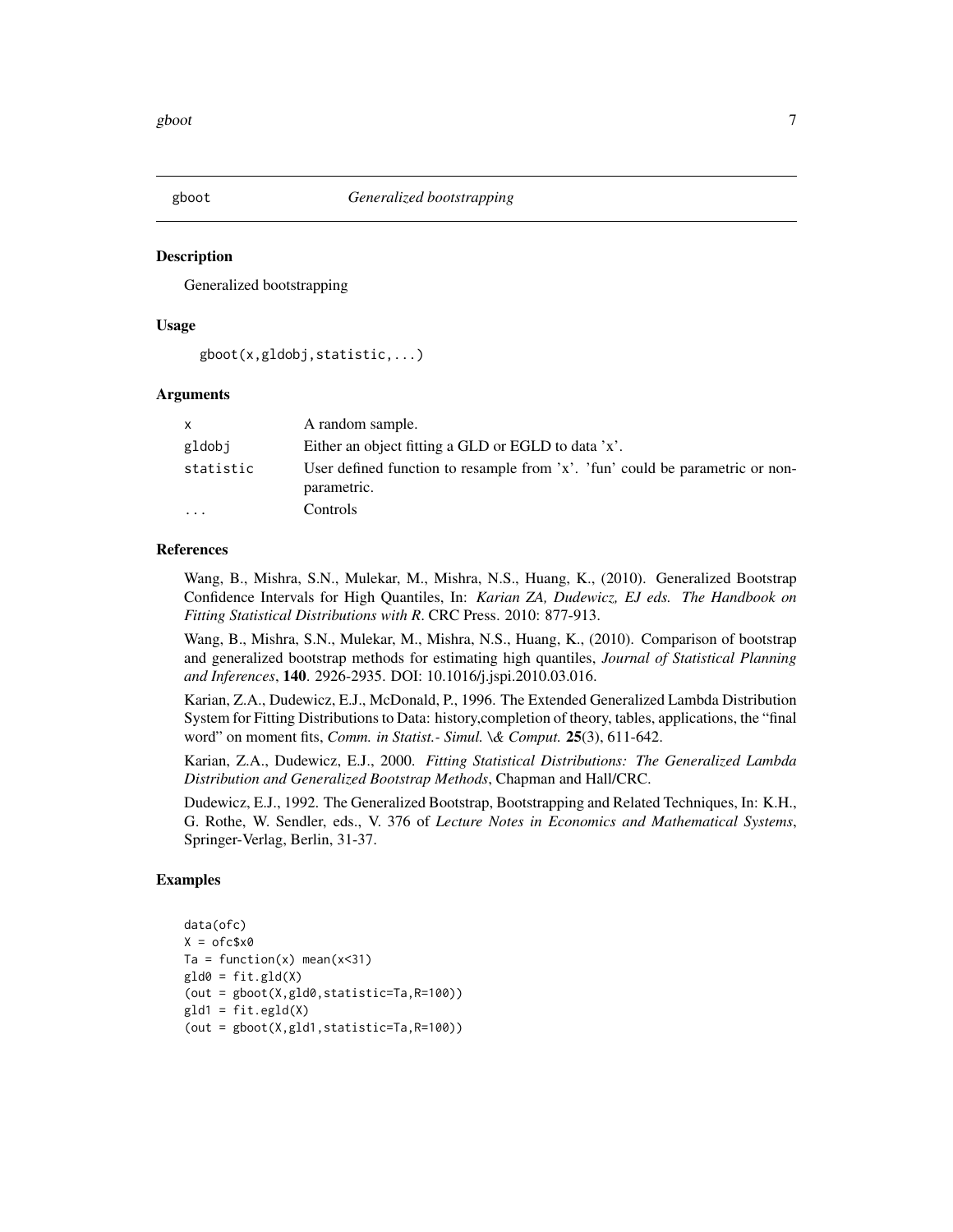<span id="page-7-0"></span>

## Description

Simulated head size data of new borns.

## Usage

data(ofc)

## Format

A data frame with 1000 observations on 2 variables.

| x0 | numeric Original OFC values               |
|----|-------------------------------------------|
|    | numeric OFC values rounded to centimeters |

## References

Wang, CSDA and JSS papers.